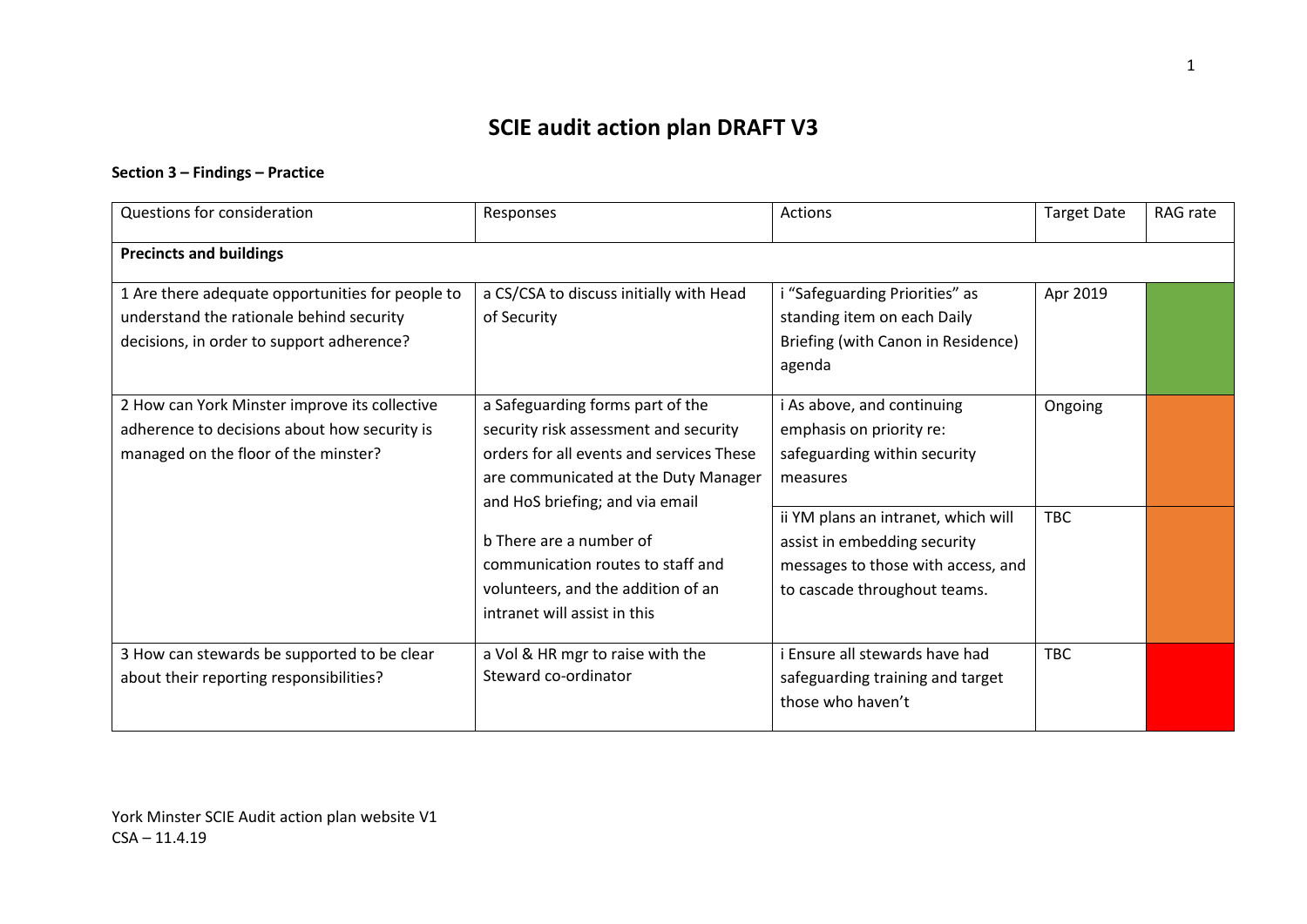|                                                                                                                   |                                                                                                                                                                  | ii Incorporate safeguarding<br>reporting information into<br>Stewards briefings before<br>services/events                                                                                                      | Apr 2019   |  |
|-------------------------------------------------------------------------------------------------------------------|------------------------------------------------------------------------------------------------------------------------------------------------------------------|----------------------------------------------------------------------------------------------------------------------------------------------------------------------------------------------------------------|------------|--|
|                                                                                                                   |                                                                                                                                                                  | iii Continue to raise safeguarding in<br>volunteer briefings and learning &<br>sharing events.                                                                                                                 | Ongoing    |  |
| Children                                                                                                          |                                                                                                                                                                  |                                                                                                                                                                                                                |            |  |
| 4 Is the discrepancy between safeguarding<br>arrangements for choristers and servers<br>legitimate and justified? | a Ensure there is always a DBS person<br>available to be available to child<br>servers.                                                                          | i Processes and availability of DBS<br>checked individuals to be checked,<br>and Increase number of DBS<br>Servers if necessary                                                                                | May 2019   |  |
|                                                                                                                   | b Child servers differ from choristers in<br>that they arrive for a service, and<br>undertake role related duties/jobs and<br>encouraged to try to do so without | i Ensure that the guidance states<br>that the server children must<br>always do tasks in pairs                                                                                                                 | May 2019   |  |
|                                                                                                                   | always having adult supervision<br>(although there are people around).                                                                                           | ii VHRM and head Server to update<br>the role Description for Servers                                                                                                                                          | <b>TBC</b> |  |
| 5 How can Learning Centre protocols be further<br>strengthened?                                                   | a We need to ensure we have mobile<br>contact numbers of the staff present on<br>school visits                                                                   | i Learning Centre via the Bookings<br>Team, and 3 <sup>rd</sup> party booking<br>agents, to ensure that the mobile<br>numbers of the adults conducting<br>the visit are noted and retained<br>during the visit | Apr 2019   |  |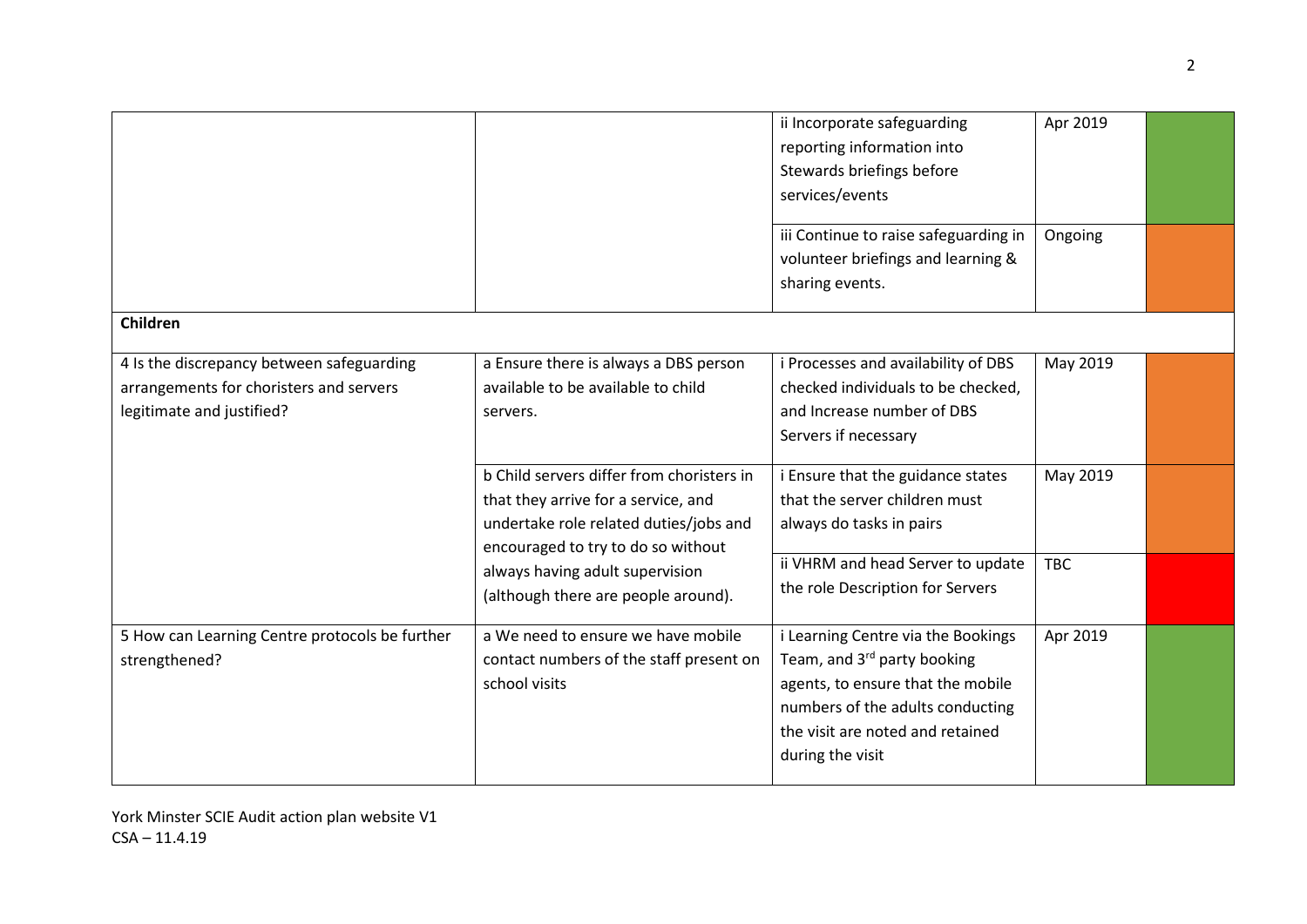|                                                                                                                                                                                                  |                                                                                                                                                                                            | ii The Hosts team will also reaffirm<br>this contact detail as school groups<br>arrive at the Minster                                        | Apr 2019   |  |
|--------------------------------------------------------------------------------------------------------------------------------------------------------------------------------------------------|--------------------------------------------------------------------------------------------------------------------------------------------------------------------------------------------|----------------------------------------------------------------------------------------------------------------------------------------------|------------|--|
|                                                                                                                                                                                                  | b YM adult: child ratios for pre-booked<br>school visits are 1:10.                                                                                                                         | i check actual ratios of past visits                                                                                                         | Apr 2019   |  |
|                                                                                                                                                                                                  | These do not match NSPCC                                                                                                                                                                   | ii Include NSPCC ratios in pre-visit<br>info pack as a guideline                                                                             | Jun 2019   |  |
|                                                                                                                                                                                                  |                                                                                                                                                                                            | iii Consider impact of changing<br>required ratio for pre-booked visits                                                                      | <b>TBC</b> |  |
| <b>Choir</b>                                                                                                                                                                                     |                                                                                                                                                                                            |                                                                                                                                              |            |  |
| 6 How can the welfare of choristers taking the<br>collection be further protected? Are there ways<br>to clarify to the congregation that touch of any<br>kind is not acceptable in this context? | a The audit has identified an issue after<br>taking the collection when the<br>choristers make their way to the<br>Camera Cantorum to join the rest of the<br>choristers and the chaperone | i Guidance will state that the<br>verger who take the collection<br>from the choristers will escort the<br>choristers to the Camera Cantorum | May 2019   |  |
|                                                                                                                                                                                                  | b The audit has identified issues relating<br>to members of the congregation<br>(possibly visitors) who touch choristers<br>(e.g. pat on head)                                             | i We will seek their views further<br>and within the wider 'Being a YM<br>Chorister' context'                                                | <b>TBC</b> |  |
| 7 How can York Minster staff and chorister<br>parents co-operate on the development of<br>further safety improvements for the choristers?                                                        | a Some chorister parents perceive that<br>safeguarding and security arrangements<br>are unusual                                                                                            | i Increased safeguarding<br>arrangements (in line with Keeping<br>Children Safe in Education) at<br>school to tie in with YM practices       | Ongoing    |  |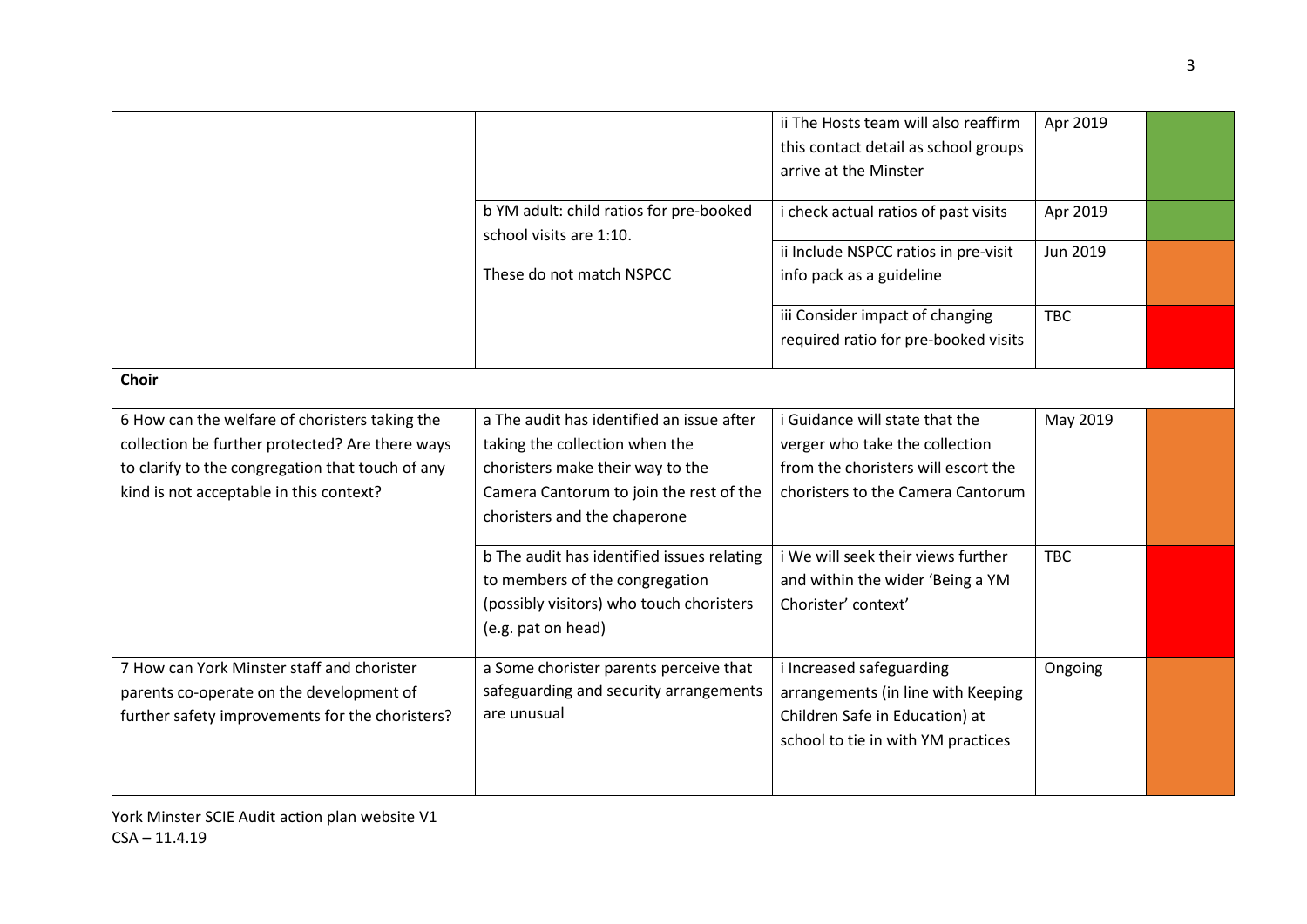|                                                                                                                                               | b We recognise that the use of different<br>doors throughout the chorister's week<br>(particularly when they are not arriving<br>from school) can be confusing and<br>unhelpful.<br>NB. There remains a question over<br>whether or not parents' lanyards should<br>operate the police cabin door or not.<br>Also, at what age young volunteers<br>should have independent access to YM | i All access to York Minster (outside<br>the arrival from school process) will<br>be via the Police Cabin                                                        | Jun 2019 |  |
|-----------------------------------------------------------------------------------------------------------------------------------------------|-----------------------------------------------------------------------------------------------------------------------------------------------------------------------------------------------------------------------------------------------------------------------------------------------------------------------------------------------------------------------------------------|------------------------------------------------------------------------------------------------------------------------------------------------------------------|----------|--|
| 8 Are there ways to ensure 1:1 music lessons are<br>safely carried out for both staff and choristers?                                         | a The lessons take place in the open<br>space of the Quire and are almost<br>always done in pairs with the vocal<br>coach.                                                                                                                                                                                                                                                              | ii DoM proposes that this is always<br>the case as we move forwards,<br>with a minimum of two choristers<br>at any one time.                                     | Apr 2019 |  |
| <b>Bellringing</b>                                                                                                                            |                                                                                                                                                                                                                                                                                                                                                                                         |                                                                                                                                                                  |          |  |
| 9 How can the minster work with the bell-ringing<br>community to maintain an understanding about<br>the paramount importance of safeguarding? | a York Minster is the first setting to<br>have such rigorous safeguarding,<br>security and health & safety procedures<br>- some ringers have rejoined because of<br>this.                                                                                                                                                                                                               | i Comms Team to lead on the<br>media strategy re: publication of<br>the SCIE Report on YM website and<br>any news release                                        | Apr 2019 |  |
|                                                                                                                                               |                                                                                                                                                                                                                                                                                                                                                                                         | ii People Team will use the SCIE<br>audit to strengthen the<br>safeguarding message in volunteer<br>inductions, training and other<br>appropriate opportunities. | Ongoing  |  |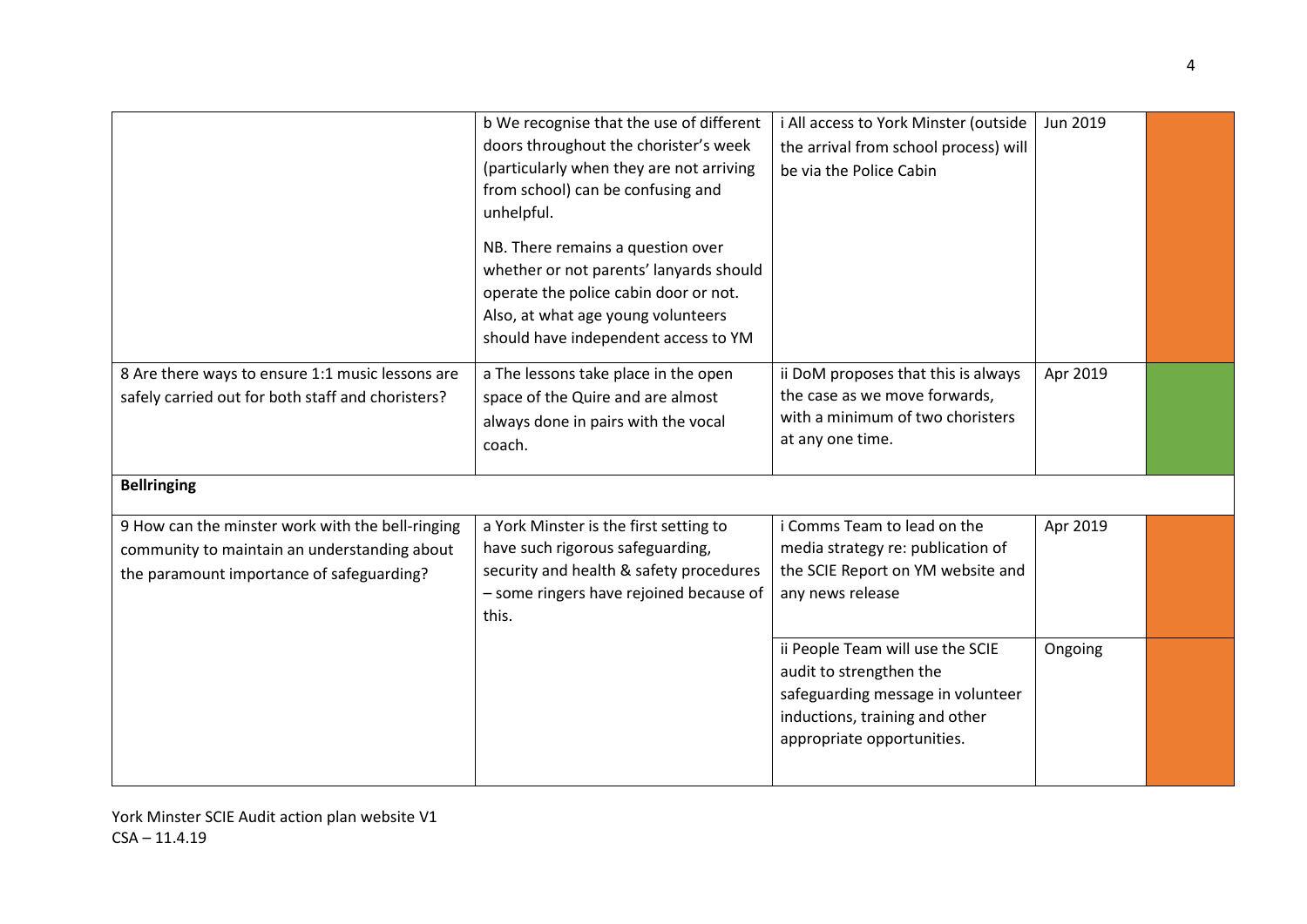|                                                                                    | b The NST has been looking at bell-<br>ringing and safeguarding on a national<br>level.<br>c Opportunity for SCIE audit teams to<br>look at the arrangements in bell towers<br>in other cathedrals; and, will SCIE be<br>recommending more stringent<br>arrangements?                                                              | i Follow up progress on bell towers<br>nationally with NST<br>i Raise with SCIE at the audit<br>feedback session 15.2.19 | TBC<br><b>TBC</b> |  |
|------------------------------------------------------------------------------------|------------------------------------------------------------------------------------------------------------------------------------------------------------------------------------------------------------------------------------------------------------------------------------------------------------------------------------|--------------------------------------------------------------------------------------------------------------------------|-------------------|--|
| <b>Casework (incl. information sharing)</b>                                        |                                                                                                                                                                                                                                                                                                                                    |                                                                                                                          |                   |  |
| 10 Is there a good reason not to use national<br>tools - e.g. for risk assessment? | a Risk assessment of activities etc.<br>The NST has a model risk<br>assessment of activities tool. This is<br>similar to YM's but less rigorous.<br>The CSA tested the NST tool in<br>training, and consulted staff. The<br>response was to use the tool YM<br>already has for H&S and security as<br>it is thorough and familiar. | Consult York Minster HoS, and the<br>Health & Safety consultant                                                          | Apr 2019          |  |
|                                                                                    | b Pre-safeguarding agreement risk<br>assessment<br>The CofE (2017) Practice Guidance:<br>Responding to, assessing and<br>managing safeguarding concerns or<br>allegations against church officers<br>outlines where a full risk<br>assessment of should be<br>completed.                                                           | i Adapt DoY pre-safeguarding<br>agreement risk assessment tool for<br>use at YM, when the circumstances<br>arise         | May 2019          |  |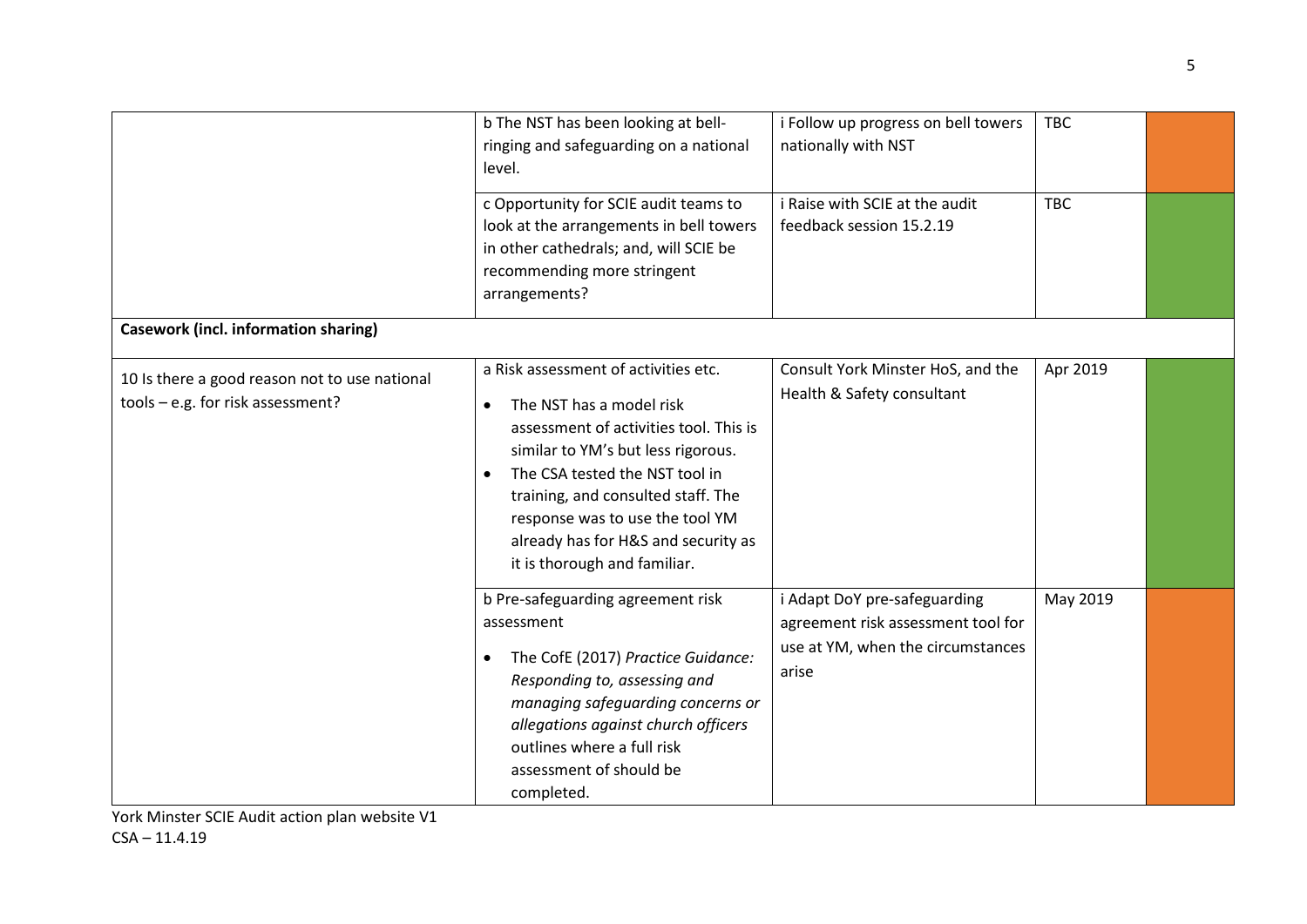| There is guidance on what this risk<br>$\bullet$<br>assessment should cover, but no<br>template.<br>The DoY has a risk assessment tool<br>(based on the areas identified in the<br>above guidance       |                                                                                                                                                 |                 |  |
|---------------------------------------------------------------------------------------------------------------------------------------------------------------------------------------------------------|-------------------------------------------------------------------------------------------------------------------------------------------------|-----------------|--|
| a The lead AL for DoY confirmed on<br>7.2.19 that he had recruited 2 x ALs for<br>York following a meeting with the CSA                                                                                 | i Develop a catalogue of sources of<br>support, to include AL service                                                                           | <b>Jul 2019</b> |  |
|                                                                                                                                                                                                         |                                                                                                                                                 |                 |  |
| a On promotion, there is a message<br>offering people options for safeguarding<br>training (other than a group course).<br>Managers/leaders are asked to inform<br>people of this. The statement states | i Ensure that directors, managers<br>and volunteer co-ordinators make<br>their teams and individuals aware<br>of the training options available | Apr 2019        |  |
| agree a different process, including a<br>1:1 learning session with the CSA. The<br>statement also states that no questions<br>will be asked about your reasons.                                        | ii Establish a reflective aspect to<br>supervision with staff and<br>volunteers which explores<br>safeguarding and the impact of<br>training    | <b>TBC</b>      |  |
| a YM is aware of the shortfall in use of a<br>database for training monitoring and<br>planning purposes                                                                                                 | i Data which has been stored in<br>separate to be uploaded to the<br>central HR database                                                        | Jun 2019        |  |
|                                                                                                                                                                                                         | that you just need to alert the CSA to                                                                                                          |                 |  |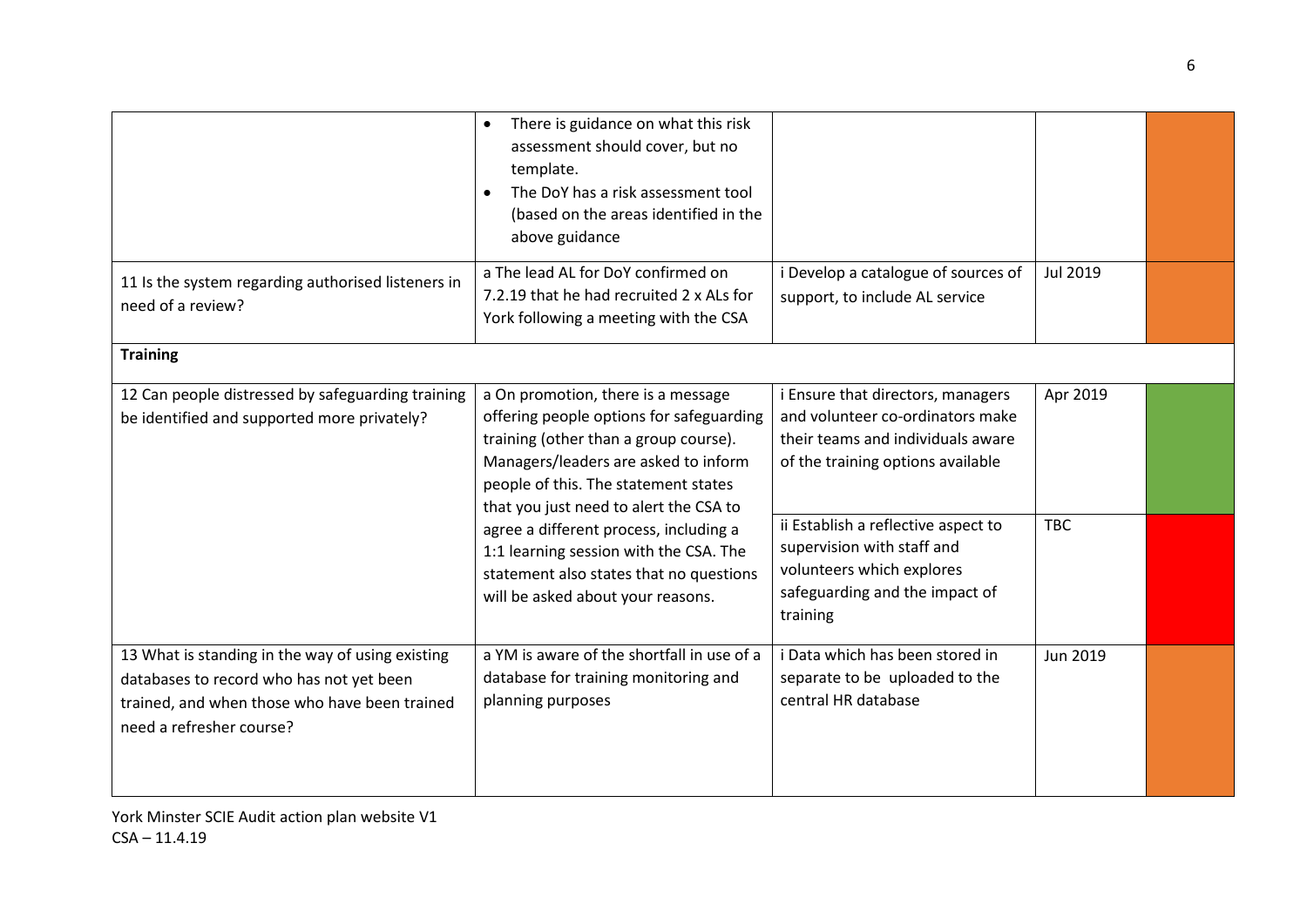| Safer recruitment                                                                                                                                                                |                                                                                              |                                                                                                                                                          |            |  |
|----------------------------------------------------------------------------------------------------------------------------------------------------------------------------------|----------------------------------------------------------------------------------------------|----------------------------------------------------------------------------------------------------------------------------------------------------------|------------|--|
| 14 What are the barriers to extending the HR<br>database to include safer recruitment of<br>volunteers?                                                                          | a This should be reflecting safer<br>recruitment already or as soon as<br>possible.          | i CS to raise with DoPHR and agree<br>a deadline                                                                                                         | Sept 2019  |  |
| 15 How can the minster best enforce non-<br>negotiable aspects of safer recruitment, such as<br>appointing people only after both references<br>have been received and assessed? | a This must be reinforced, and<br>established as essential prior to<br>appointment.          | i CS and DoPHR to agree a deadline<br>to commence<br>ii Monitor compliance                                                                               | Apr 2019   |  |
| 16 How can a culture be developed of all<br>references being checked by HR for best practice,<br>and character references handled with great<br>caution?                         | a Need clear direction from senior<br>management that references should be<br>referred to HR | i Internal campaign to ensure all<br>managers and co-ordinators of<br>people are aware of their<br>responsibilities and the reasons for<br>this practice | Sept 2019  |  |
| 17 Can the requirements for DBS-checking 16 -17<br>year-old bell ringers be clarified?                                                                                           | a HR to advise re: putting process in<br>place                                               | i Direction and reminders to be<br>given at SLT and Chapter                                                                                              | Apr 2019   |  |
| 18 Is a general audit of recruitment practices<br>merited?                                                                                                                       | a A further safer recruitment focused<br>audit of safer recruitment progress                 |                                                                                                                                                          | <b>TBC</b> |  |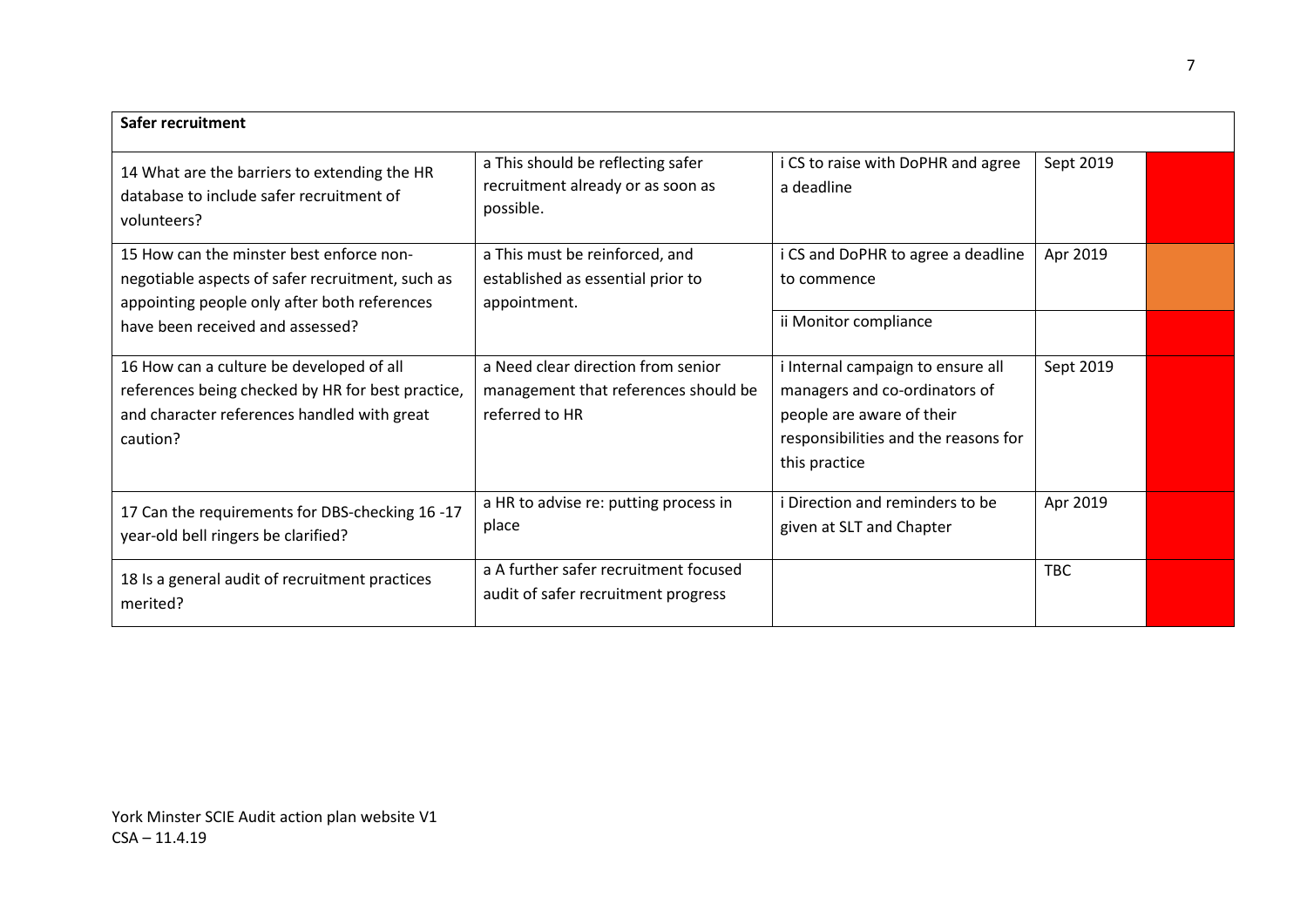## **Section 4 - Findings - Organisational supports**

| Questions for consideration                                                                                                    | Responses                                                                                                                                                                                                                                                                   | Actions                                                                                                                                        | <b>Target Date</b> | RAG rate |
|--------------------------------------------------------------------------------------------------------------------------------|-----------------------------------------------------------------------------------------------------------------------------------------------------------------------------------------------------------------------------------------------------------------------------|------------------------------------------------------------------------------------------------------------------------------------------------|--------------------|----------|
| Policies, procedures and guidance                                                                                              |                                                                                                                                                                                                                                                                             |                                                                                                                                                |                    |          |
| 19 Are there risks of duplication and/or<br>divergence in having local and national policies<br>and forms in some areas?       | a The CofE national policies, procedures<br>and guidance<br>Mainly directed at dioceses, and not<br>always a good fit for a cathedral.<br>YM needs a localised policy and<br>procedure setting out how we<br>follow national guidance<br>The YM policy and procedure states | i Ensure YM policies and<br>procedures are compliant with<br>national guidance, but localised for<br>reporting<br>ii Query the NST plans for a | <b>TBC</b>         |          |
|                                                                                                                                | that secular law and CofE guidance<br>should be followed.<br>NB. The interface between<br>local/national policies could be<br>monitored via a national audit<br>programme similar to that required<br>from diocese (see later)                                              | national Cathedral audit tool (like<br>those in dioceses)                                                                                      |                    |          |
| 20 Does the introduction of GDPR bring any<br>implications for partnership working and<br>information sharing for the minster? | a The NST is developing information<br>sharing guidance between CofE,<br>Methodist and RC church<br>b Information sharing in relation to<br>safeguarding is covered by national<br>legislation and local protocols (e.g.<br>LADO)                                           | i Check with the DPO at YM once<br>guidance is available                                                                                       | <b>TBC</b>         |          |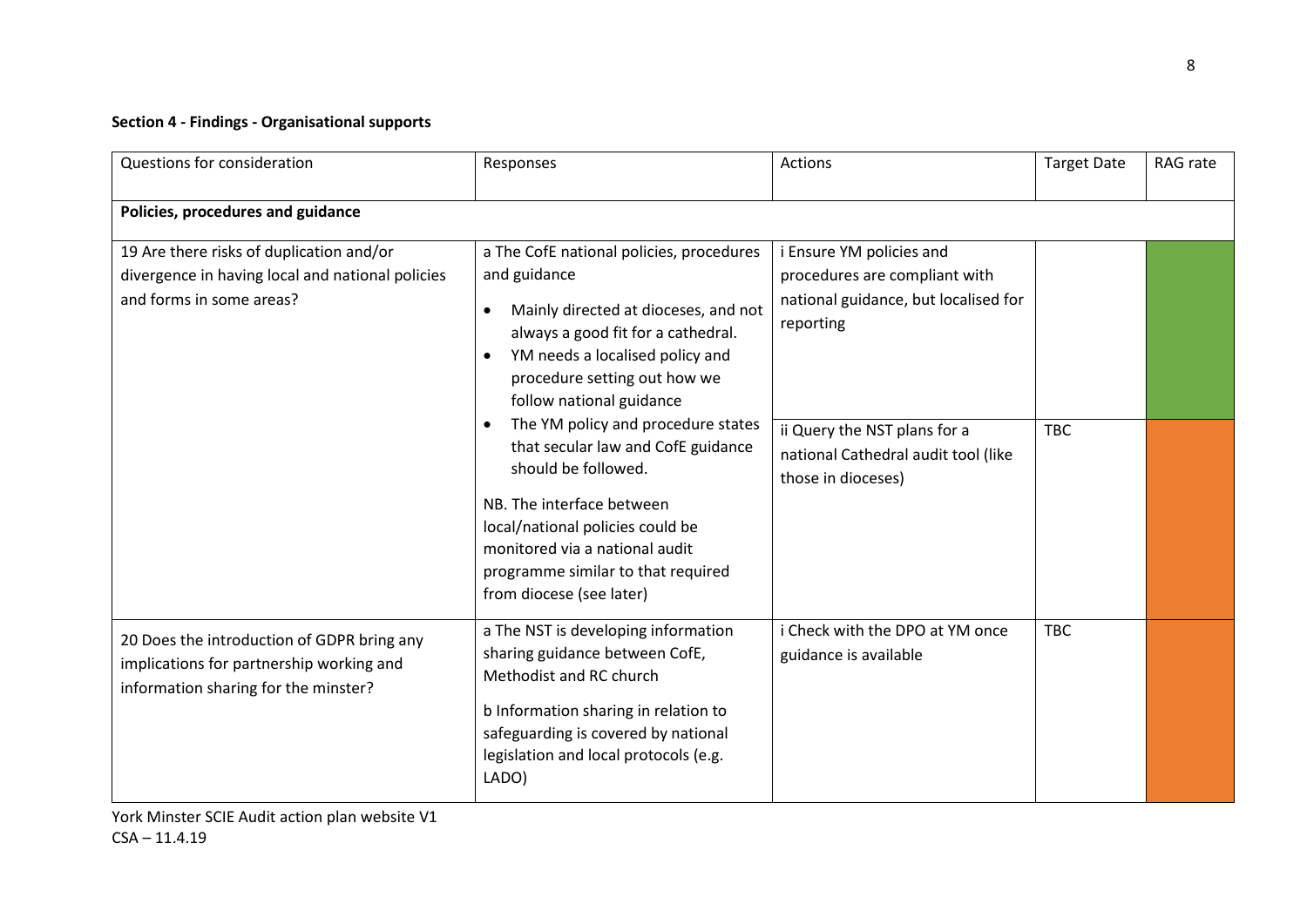| The CSA, their supervision & management                                                                                               |                                                                                                                                               |                                                                                                                                      |            |  |
|---------------------------------------------------------------------------------------------------------------------------------------|-----------------------------------------------------------------------------------------------------------------------------------------------|--------------------------------------------------------------------------------------------------------------------------------------|------------|--|
| 21 How can the CSA's supervisor and line<br>manager best cooperate to maximise support<br>and professional development for the CSA?   | a Reporting mechanism already<br>embedded in supervision agreement<br>but need to ensure alignment and<br>reporting between the two functions | i CS to establish process for<br>alignment of CSA's supervision and<br>line management facilities, and<br>reporting between the two. | May 2019   |  |
| 22 What are the pros and cons of formalising the<br>CSA's role in supporting staff?                                                   | a Need to ensure that it reflects the<br>current role<br>b Part of discussion outlined in 21<br>above                                         | i Raise the issue in the meeting<br>between CS, CSA and supervisor<br>and, if relevant, with the DoPHR                               | <b>TBC</b> |  |
| 23 How can the role of the CSA in staff support<br>best be balanced with safeguarding work, and<br>how can this balance be monitored? | a Must be within management and<br>supervision structure management as<br>outlined above                                                      | i Raise the issue in the meeting<br>between CS, CSA and supervisor                                                                   | <b>TBC</b> |  |
|                                                                                                                                       | b Has been raised by CSA in 1:1<br>management and supervision                                                                                 | ii CS to discuss CSA's job<br>description with the DoPHR if<br>relevant                                                              | <b>TBC</b> |  |
| <b>Recording systems and IT solutions</b>                                                                                             |                                                                                                                                               |                                                                                                                                      |            |  |
| 24 Has the right priority been given to the<br>transfer to an electronic case management<br>system?                                   | a The logging of all new cases to take<br>place on the CPOMS system.                                                                          |                                                                                                                                      | Apr 2019   |  |
|                                                                                                                                       | b Workplan to be developed re: transfer<br>of all historic material                                                                           | i Decision - upload all materials or<br>just names and case numbers with<br>reference to hard copy archive                           | May 2019   |  |
|                                                                                                                                       | c CSA to train all YM users of CPOMS                                                                                                          | <b>TBC</b>                                                                                                                           | <b>TBC</b> |  |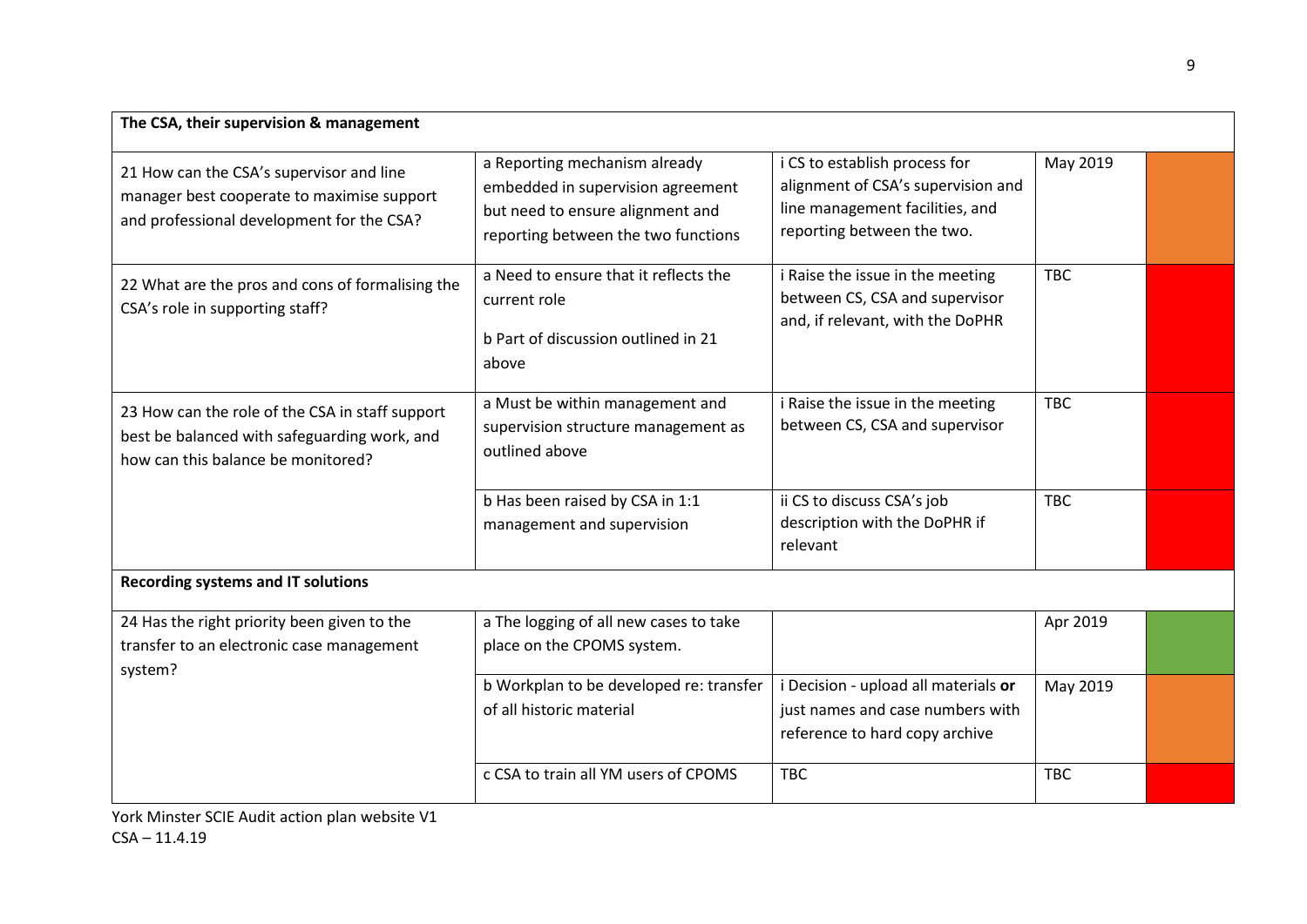York Minster SCIE Audit action plan website V1  $CSA - 11.4.19$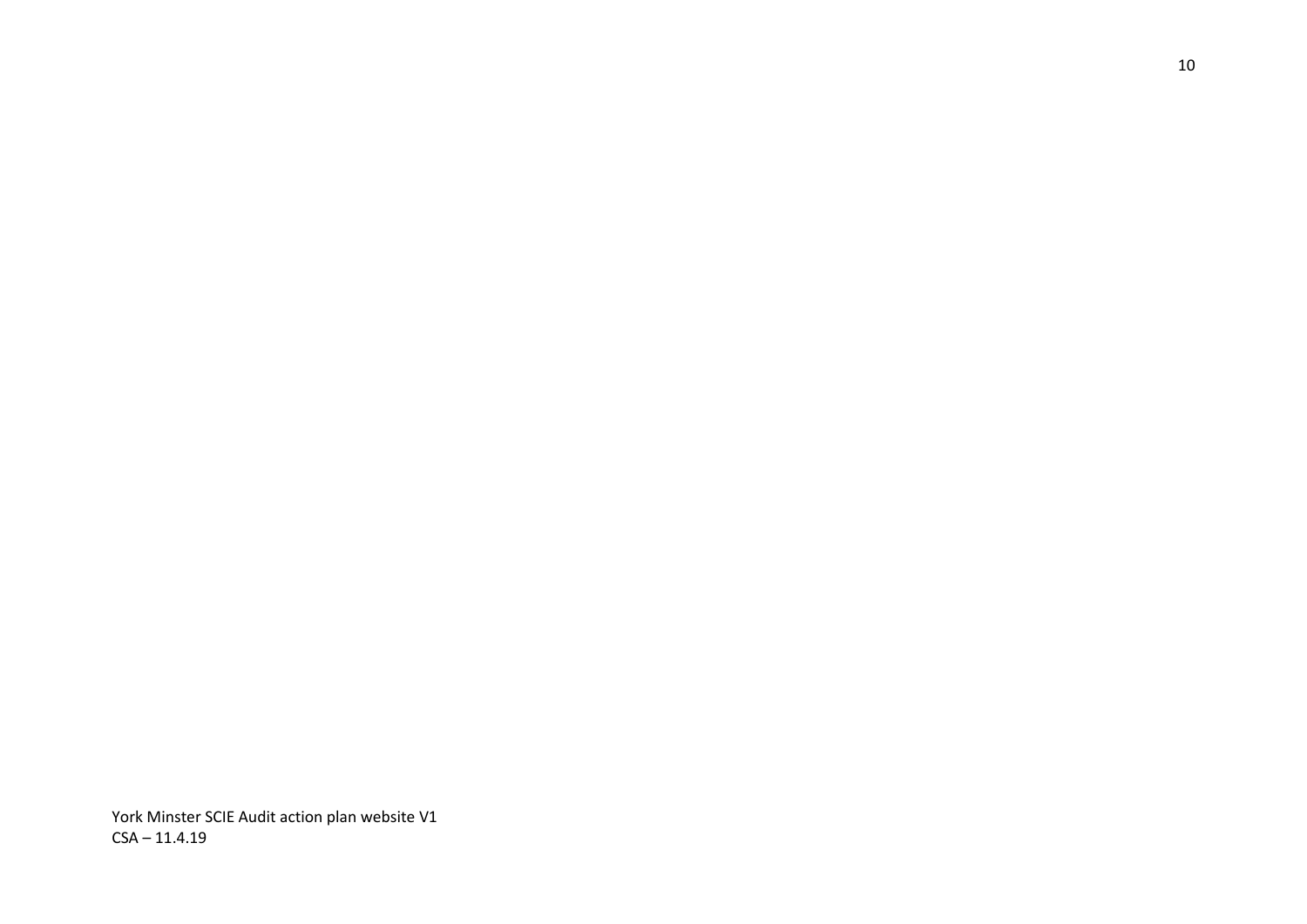## **Section 5 - Findings – Leadership and accountability**

| <b>Questions for consideration</b>                                                                                                                                                                                                                                                                                                      | <b>Responses</b>                                                                                                                                                                                                                                                                                                                                                                                           | <b>Actions</b>                                                                                                                        | <b>Target Date</b> | <b>RAG</b> rate |
|-----------------------------------------------------------------------------------------------------------------------------------------------------------------------------------------------------------------------------------------------------------------------------------------------------------------------------------------|------------------------------------------------------------------------------------------------------------------------------------------------------------------------------------------------------------------------------------------------------------------------------------------------------------------------------------------------------------------------------------------------------------|---------------------------------------------------------------------------------------------------------------------------------------|--------------------|-----------------|
| <b>Quality Assurance</b>                                                                                                                                                                                                                                                                                                                |                                                                                                                                                                                                                                                                                                                                                                                                            |                                                                                                                                       |                    |                 |
| 25 What quality assurance mechanisms - e.g. self-<br>audit; routine benchmarking against other<br>cathedrals; lessons learnt from other cathedrals;<br>survivor feedback; staff feedback; learning cycles<br>from case work - can the minster use to monitor<br>and develop safeguarding practice?                                      | a YM has a case scrutiny panel,<br>involving the YMSR, CP and CSA<br>b A cathedral safeguarding network<br>could assist<br>c NST could develop QA systems which<br>recognise the differing needs and<br>arrangements between cathedrals<br>establishing national auditing processes<br>and tools (similar to those dioceses take<br>part in). The SCIE audit will presumably<br>be used to establish this. | i Ensure YM Case Scrutiny Panel<br>continues to meet                                                                                  | Ongoing            |                 |
|                                                                                                                                                                                                                                                                                                                                         |                                                                                                                                                                                                                                                                                                                                                                                                            | ii Establish a cathedral<br>safeguarding network to support<br>those working in cathedrals and<br>assist in benchmarking              | Jun 2019           |                 |
|                                                                                                                                                                                                                                                                                                                                         |                                                                                                                                                                                                                                                                                                                                                                                                            | iii Continue to work with NST to<br>recognise difference in cathedral<br>structures and assist in developing<br>fit for purpose tools | Ongoing            |                 |
| 26 How can these different mechanisms be<br>a The standing item on the SLT agenda<br>to be used for this purpose from April<br>brought together into an organisational<br>2019 onwards. As learning loops are<br>learning framework (OLF)?<br>established as part of being a learning<br>organisation this can naturally be<br>included | i Use the standing item on the SLT<br>meeting agenda to begin to<br>develop "learning loops" and build<br>an OLF                                                                                                                                                                                                                                                                                           | Apr 2019<br>onward                                                                                                                    |                    |                 |
|                                                                                                                                                                                                                                                                                                                                         |                                                                                                                                                                                                                                                                                                                                                                                                            | ii DoPHR to include in training and<br>development policy May 2019.                                                                   | May 2019           |                 |
| Complaints about the safeguarding service                                                                                                                                                                                                                                                                                               |                                                                                                                                                                                                                                                                                                                                                                                                            |                                                                                                                                       |                    |                 |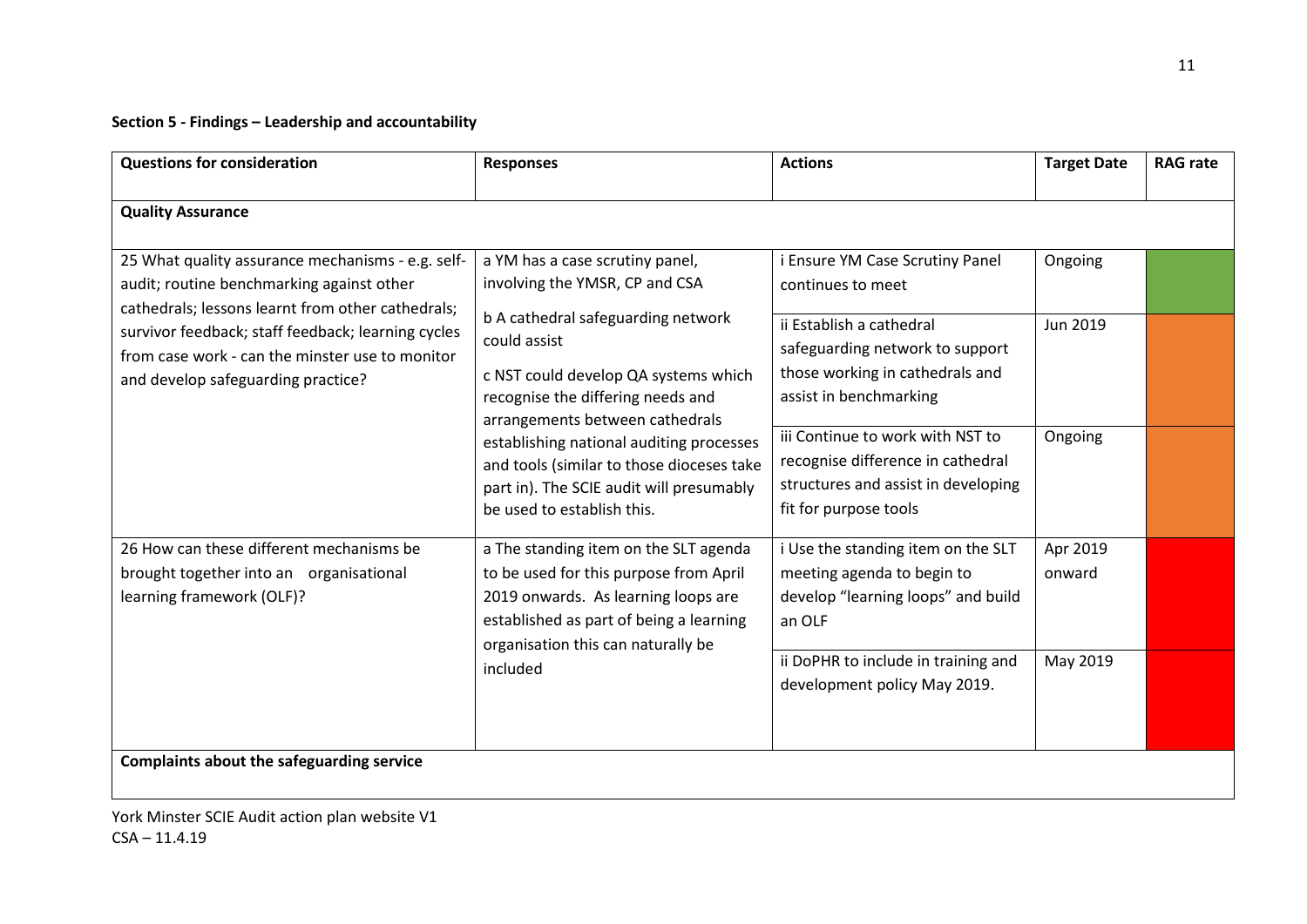| 27 How can the complaints process be improved,<br>especially in regard to its independent element?                                                                                                                  | a To be explored in association with 29<br>(below)                                                                                                                                                                                                                                                                | <b>TBC</b>                                                                                                             | <b>TBC</b> |  |
|---------------------------------------------------------------------------------------------------------------------------------------------------------------------------------------------------------------------|-------------------------------------------------------------------------------------------------------------------------------------------------------------------------------------------------------------------------------------------------------------------------------------------------------------------|------------------------------------------------------------------------------------------------------------------------|------------|--|
| Whistleblowing                                                                                                                                                                                                      |                                                                                                                                                                                                                                                                                                                   |                                                                                                                        |            |  |
| 28 Is there any advantage in volunteers having a<br>separate whistleblowing procedure?<br><b>Cathedral Safeguarding Advisory Panel</b>                                                                              | a Currently 2 separate systems operate<br>but volunteers must be incorporated<br>into the whistleblowing process                                                                                                                                                                                                  | i Whistleblowing policy for<br>Volunteers as well as Staff in Policy<br>review to Chapter April 2019                   | <b>TBC</b> |  |
| 29 How can independent support, scrutiny and<br>challenge of the Dean and Chapter in relation to<br>safeguarding best be brought into York Minster?                                                                 | a It would be useful to consider this<br>alongside the considerations above<br>related to QA and the role of the NST in<br>co-ordinating.<br>b We should explore existing structures<br>to see how this can be achieved, and<br>could consult the Independent Chair of<br>the DoY SSP for assistance and support. | i Review scrutiny arrangements<br>and consider how external scrutiny<br>can be strengthened, perhaps by<br>peer review | <b>TBC</b> |  |
| 30 What information and/or opportunities to<br>engage with safeguarding in the minster would<br>enable the chair to feel confident in a scrutiny,<br>support and challenge role in relation to Dean<br>and Chapter? | a The YMSR has the personal<br>confidence, but the role descriptor<br>would need altering if the role were to<br>be developed further<br>b The YMSR does not currently have<br>(time) capacity to undertake a wider<br>brief                                                                                      | <b>TBC</b>                                                                                                             | <b>TBC</b> |  |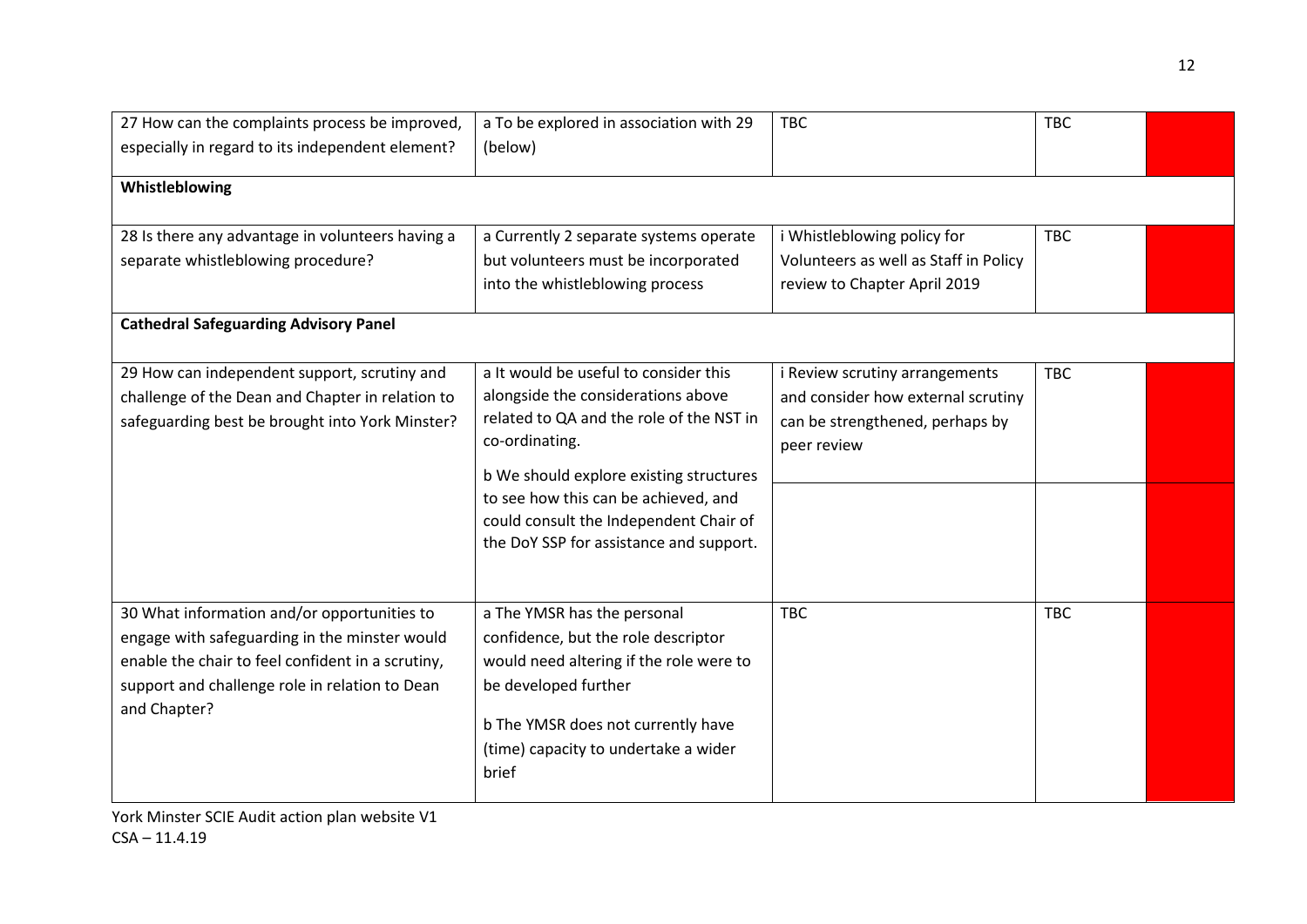| 31 Can the role of the YMSR be further clarified,<br>to maximise its usefulness?<br><b>Theological leadership</b>                                              | a As the SCIE audit observes, this role<br>has changed somewhat since the<br>previous incumbent first started the<br>role.<br>b There is a need to explore further the<br>way the role can fit into the overall<br>structures to deliver against the SCIE<br>audit, and other demands.<br>c There is also a need to consult with<br>the current YMSR about potential<br>expectations, bearing in mind that the<br>role is voluntary, and the current role<br>holder has limited availability. | <b>TBC</b> | <b>TBC</b> |  |
|----------------------------------------------------------------------------------------------------------------------------------------------------------------|-----------------------------------------------------------------------------------------------------------------------------------------------------------------------------------------------------------------------------------------------------------------------------------------------------------------------------------------------------------------------------------------------------------------------------------------------------------------------------------------------|------------|------------|--|
|                                                                                                                                                                |                                                                                                                                                                                                                                                                                                                                                                                                                                                                                               |            |            |  |
| 32 What can the new Dean can do to share<br>positive public messages around the vital<br>importance of safeguarding and its integral place<br>in minster life? | a To be determined with the new Dean<br>and the rest of Chapter                                                                                                                                                                                                                                                                                                                                                                                                                               | <b>TBC</b> | <b>TBC</b> |  |
| 33 To what extent is this aspect a clear priority in<br>description of the role?                                                                               | a To clarify                                                                                                                                                                                                                                                                                                                                                                                                                                                                                  |            |            |  |
| <b>Strategic leadership</b>                                                                                                                                    |                                                                                                                                                                                                                                                                                                                                                                                                                                                                                               |            |            |  |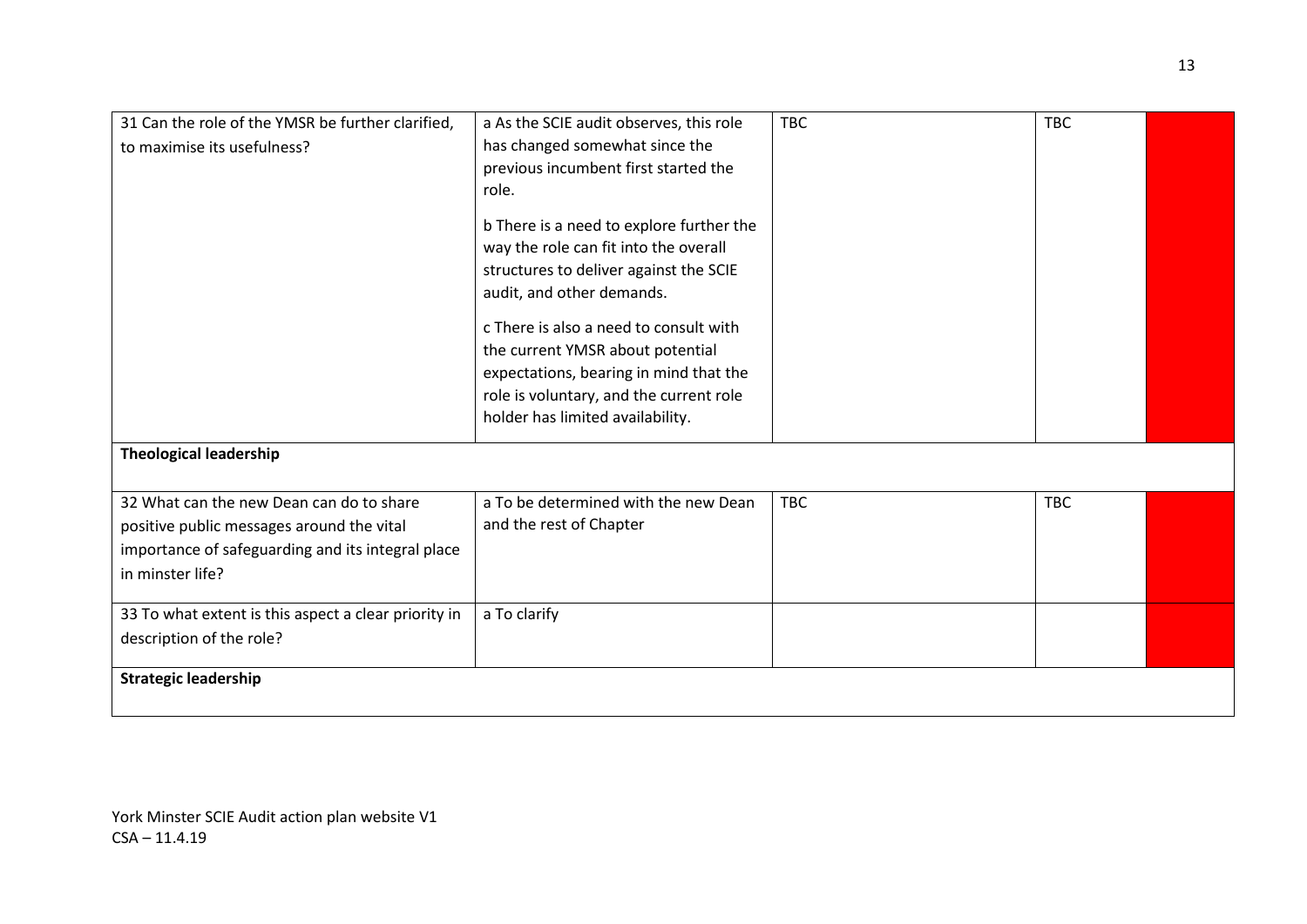| 34 How best can a strategic plan be brought<br>together, setting out priorities, and incorporating<br>a quality assurance element? Which body should<br>take ownership of the plan, and how can people<br>be held accountable for it? | a To be determined with the new Dean<br>and the rest of Chapter<br>b Safeguarding risks are already entered<br>on the risk register                                                                                                                                                                                                                                                                      | i Chapter to commission a strategic<br>plan related to future development<br>of safeguarding at YM<br>ii All red rated actions in this action<br>plan to be entered on the YM risk<br>register | Apr 2019<br>Apr 2019 and<br>ongoing |  |
|---------------------------------------------------------------------------------------------------------------------------------------------------------------------------------------------------------------------------------------|----------------------------------------------------------------------------------------------------------------------------------------------------------------------------------------------------------------------------------------------------------------------------------------------------------------------------------------------------------------------------------------------------------|------------------------------------------------------------------------------------------------------------------------------------------------------------------------------------------------|-------------------------------------|--|
| <b>Operational leadership and management</b>                                                                                                                                                                                          |                                                                                                                                                                                                                                                                                                                                                                                                          |                                                                                                                                                                                                |                                     |  |
| 35 Is Chapter clear that, while accountability for<br>decisions rests with them, the decision-making in<br>safeguarding must rest with safeguarding<br>professionals?                                                                 | a If a concern is raised that, in the view<br>of the CSA, requires a referral to<br>statutory services, the CSA consults<br>with the senior lay person (CS) and<br>Dean (or their rep) within the statutory<br>time limit (e.g. 1 working day for LADO<br>referrals).<br>b In practice, the CS and Dean have<br>agreed with the advice from the CSA.<br>However, this must be explicit in<br>procedures. | i CSA to write this into all policies<br>and procedures<br>ii CS to include in CSA's job<br>description/role                                                                                   | May 2019<br><b>TBC</b>              |  |
| <b>Culture</b>                                                                                                                                                                                                                        |                                                                                                                                                                                                                                                                                                                                                                                                          |                                                                                                                                                                                                |                                     |  |
| 36 How can the rationale for decisions about<br>safeguarding be communicated more effectively<br>Vork Minstor SCIE Audit astion plan wobsite V1                                                                                       | a This is an ongoing issue, and depends<br>very much on the nature of the issue,<br>and the decision that have to be made                                                                                                                                                                                                                                                                                | i Explore with the Communications<br>team and with the new Dean                                                                                                                                | <b>TBC</b>                          |  |